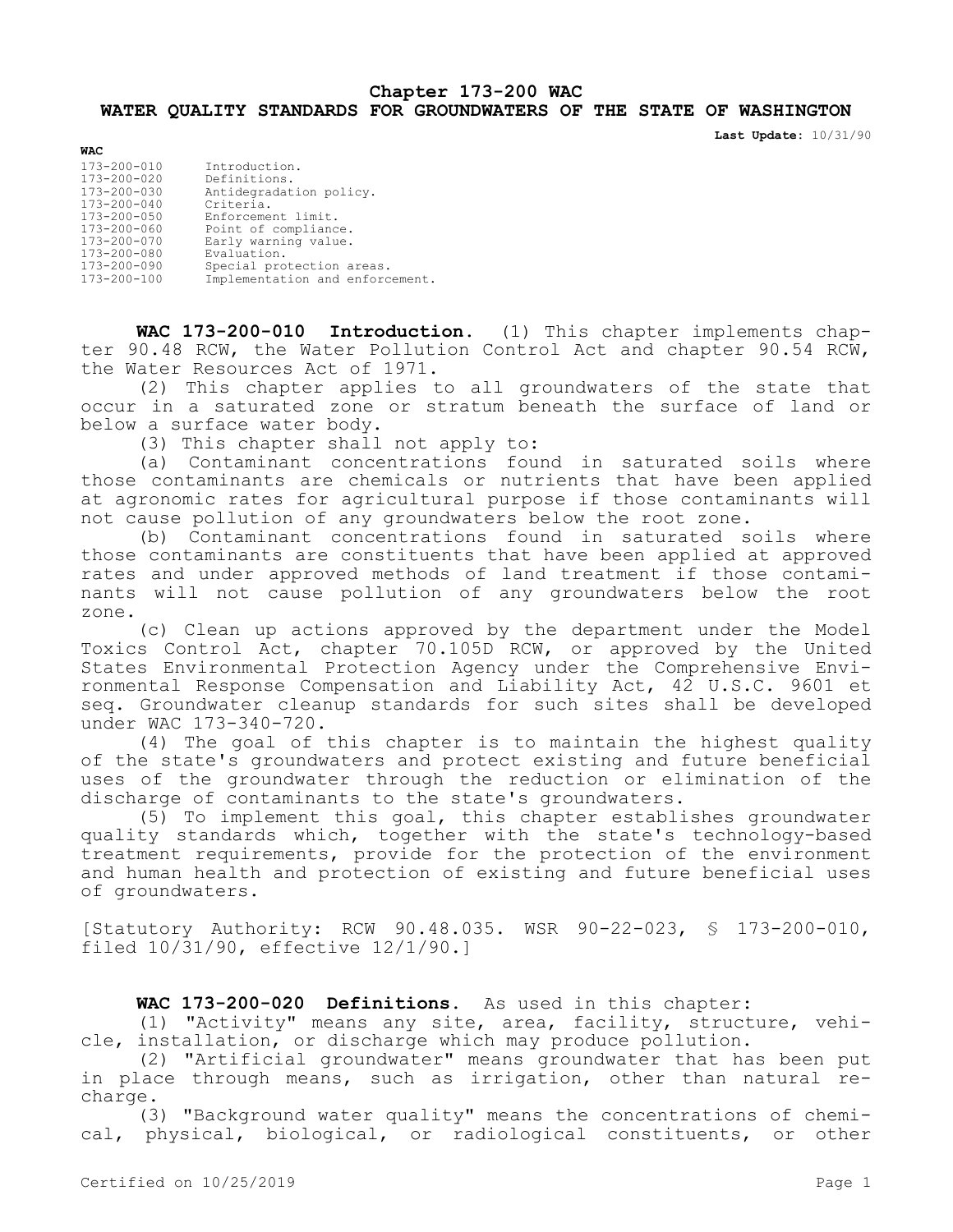characteristics in or of groundwater at a particular point in time and upgradient of an activity that have not been affected by that activity.

(4) "Beneficial uses" means uses of waters of the state which include but are not limited to use for domestic, stock watering, industrial, commercial, agricultural, irrigation, mining, fish and wildlife maintenance and enhancement, recreation, generation of electric power and preservation of environmental and aesthetic values, and all other uses compatible with the enjoyment of the public waters of the state.

(5) "Best management practices" or "BMPs" mean schedules of activities, prohibitions of practices, maintenance of procedures, and other management practices, to prevent or reduce the pollution of groundwaters of the state. BMPs also include treatment requirements, operating procedures and practices to control plant site runoff, spillage or leaks, sludge or water disposal, or drainage from raw material storage.

(6) "Carcinogen" means any substance or agent that produces or tends to produce cancer in humans. For implementation of this chapter, the term carcinogen will apply to all substances on the United States Environmental Protection Agency Integrated Risk Information System, IRIS database, of A (known human) and B1 and B2 (probable human) carcinogens for which IRIS listed an oral slope factor.

(7) "Contaminant" means any chemical, physical, biological, or radiological substance that does not occur naturally in groundwater or that occurs at concentrations greater than those in the natural levels.

(8) "Criteria" means numerical values or narrative standards that represent the maximum allowable contaminant concentrations in the groundwater.

(9) "Department" means the Washington state department of ecology.

(10) "Early warning value" means a concentration set in accordance with WAC  $1\bar{7}3-200-0\bar{70}$  that is a percentage of a groundwater quality enforcement limit.

(11) "Enforcement limit" means the value assigned to any contaminant for the purposes of regulating that contaminant.

(12) "Groundwater" means water in a saturated zone or stratum beneath the surface of land or below a surface water body.

(13) "Human-caused pollution" means pollution resulting from human activity.

(14) "Isolated groundwater" means groundwater fully separated from other groundwaters by an impermeable layer of rock or strata.

(15) "Maximum contaminant level" or "MCL" means the maximum concentration of a contaminant in water established by the Environmental Protection Agency under the Federal Safe Drinking Water Act (42 U.S.C. 300f et seq.) and published in 40 C.F.R. 141 as presently promulgated or as subsequently amended or repromulgated.

(16) "Maximum contaminant level goal" or "MCLG" means the maximum concentration of a contaminant established by the Environmental Protection Agency under the Federal Safe Drinking Water Act (42 U.S.C. 300f et seq.) and published in 40 C.F.R. 141 as presently promulgated or subsequently amended or repromulgated, for which no known or anticipated adverse effects on human health occur including an adequate margin of safety.

(17) "Natural groundwater quality" means groundwater quality that was present before any human-caused pollution.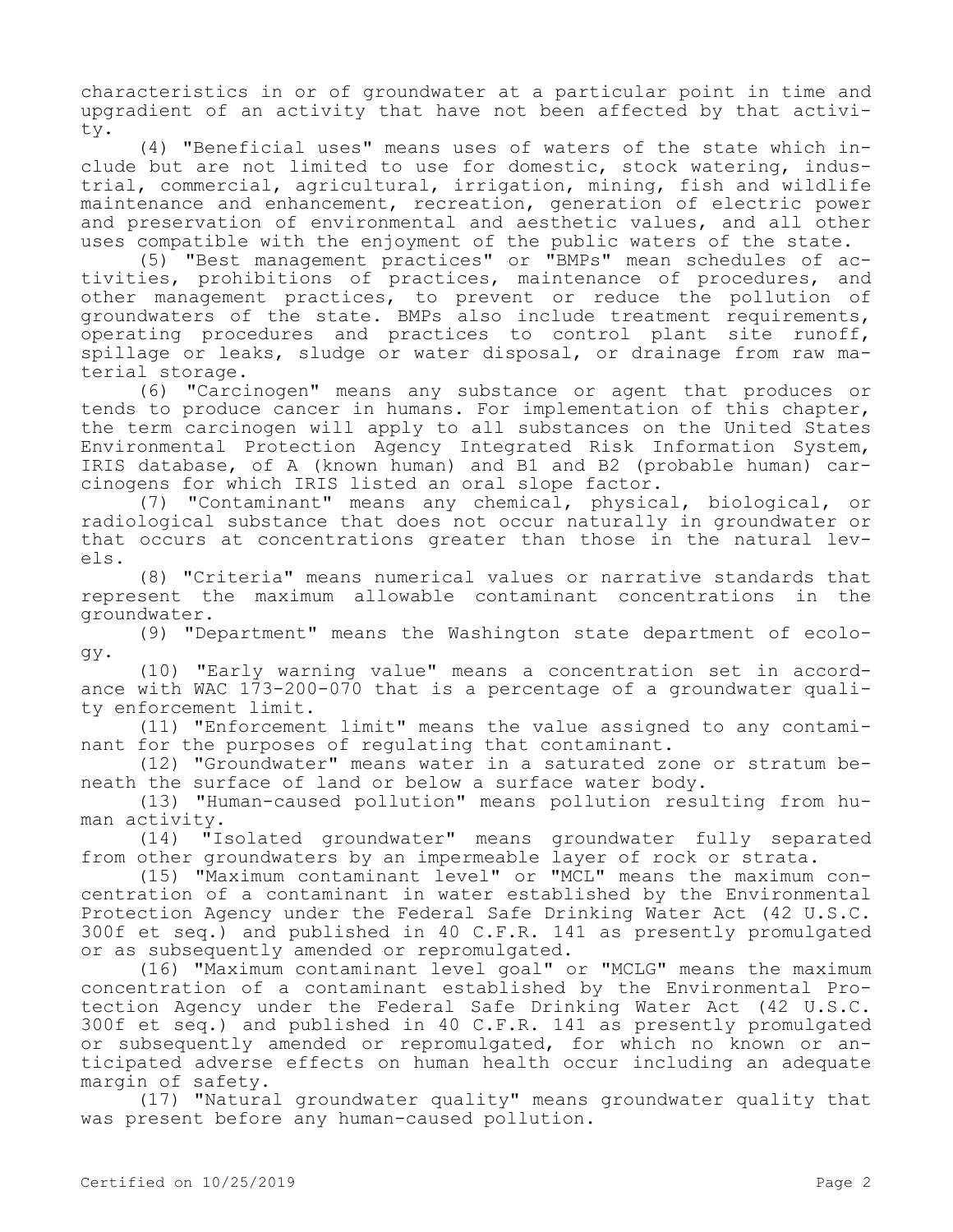(18) "Naturally nonpotable groundwater" means groundwater that is unsuitable for drinking water because of natural groundwater quality and for which current treatment methods are considered unreasonable and impractical.

(19) "Permit" means a department authorization, license, or equivalent control document issued to a facility, activity, or entity authorized to treat, store, dispose, or discharge materials or wastes. This includes, but is not limited to, state waste discharge permits issued pursuant to chapter 173-216 WAC, permits for dangerous waste management facilities issued pursuant to chapter 173-303 WAC, and permits for groundwater withdrawal issued pursuant to chapter 90.44 RCW.

(20) "Person" means any political subdivision, government agency, municipality, industry, public or private corporation, partnership, association, firm, individual, or any other entity whatsoever.

(21) "Point of compliance" means the location, set in accordance with WAC 173-200-060, where the groundwater quality enforcement limit shall not be exceeded.

(22) "Pollution" means such contamination, or other alteration of the physical, chemical or biological properties, of any waters of the state, including change in temperature, taste, color, turbidity, or odor of the waters, or such discharge of any liquid, gaseous, solid, radioactive, or other substance into any waters of the state as will or is likely to create a nuisance or render such waters harmful, detrimental or injurious to the public health, safety or welfare, or to domestic, commercial, industrial, agricultural, recreational, or other legitimate beneficial uses, or to livestock, wild animals, birds, fish, or other aquatic life.

(23) "Practical quantification level" or "PQL" means the lowest concentration of a substance that can be reliably achieved within specific limits of precision, accuracy, representativeness, completeness, and comparability during routine laboratory operating conditions.

(24) "Root zone" means the zone that extends from the surface of the soil to the depth of the lowest root and is specific to a species of plant, group of plants, or crop.

(25) "Saturated zone" means the zone below the water table in which all interstices are filled with water.

(26) "Seasonal groundwater" means groundwater that exists for a temporary period of the year and is usually associated with a particular activity or phenomenon.

(27) "State waste discharge permit" means a permit issued in accordance with the state waste discharge permit program, chapter 173-216 WAC.

[Statutory Authority: RCW 90.48.035. WSR 90-22-023, § 173-200-020, filed 10/31/90, effective 12/1/90.]

**WAC 173-200-030 Antidegradation policy.** (1) The antidegradation policy of the state of Washington, is generally guided by chapter 90.48 RCW, the Water Pollution Control Act, and chapter 90.54 RCW, the Water Resources Act of 1971. The goal of this policy is to ensure the purity of the state's groundwaters and to protect the natural environment.

(2) The antidegradation policy is as follows:

(a) Existing and future beneficial uses shall be maintained and protected and degradation of groundwater quality that would interfere with or become injurious to beneficial uses shall not be allowed.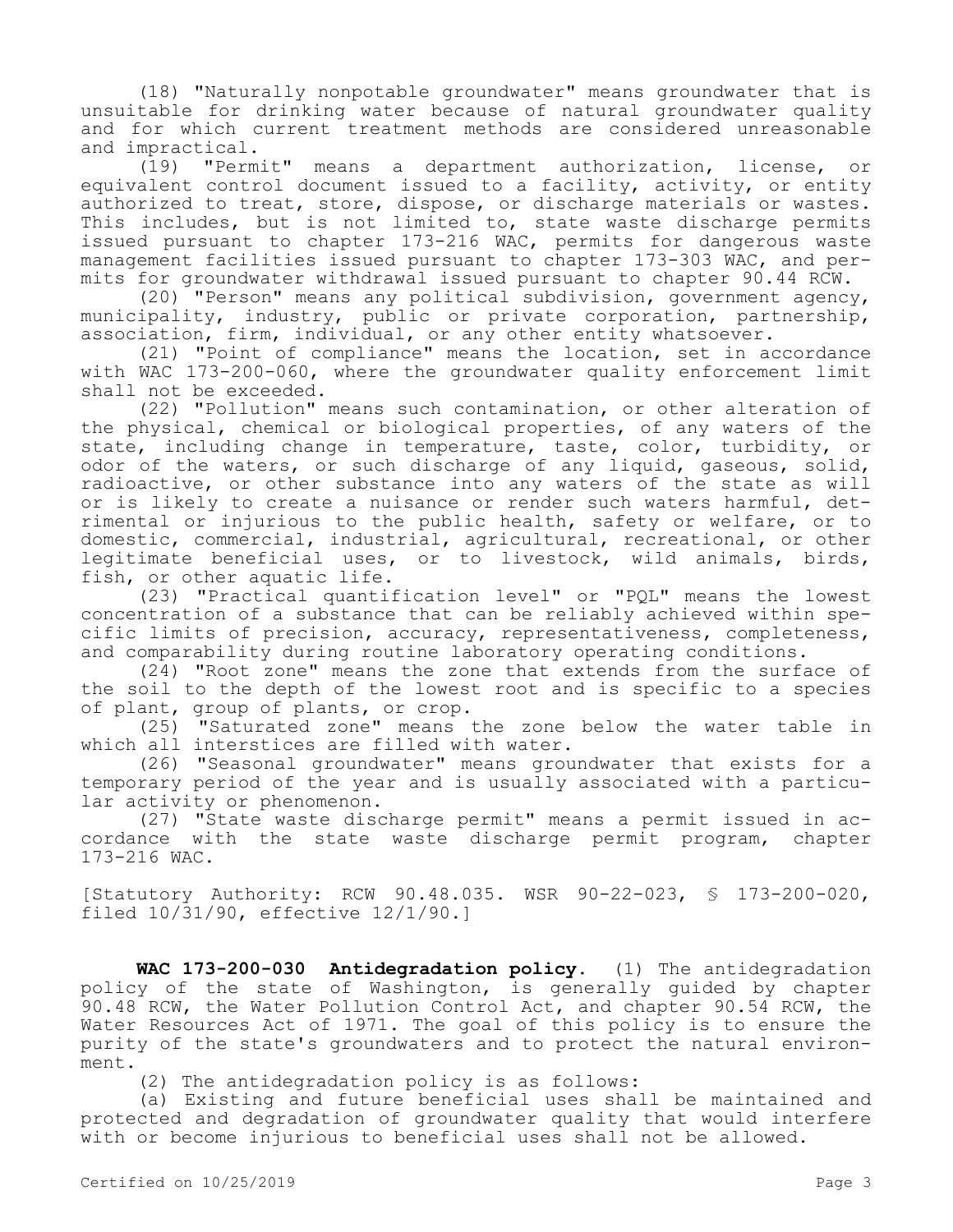(b) Degradation shall not be allowed of high quality groundwaters constituting an outstanding national or state resource, such as waters of national and state parks and wildlife refuges, and waters of exceptional recreational or ecological significance.

(c) Whenever groundwaters are of a higher quality than the criteria assigned for said waters, the existing water quality shall be protected, and contaminants that will reduce the existing quality thereof shall not be allowed to enter such waters, except in those instances where it can be demonstrated to the department's satisfaction that:

(i) An overriding consideration of the public interest will be served; and

(ii) All contaminants proposed for entry into said groundwaters shall be provided with all known, available, and reasonable methods of prevention, control, and treatment prior to entry.

[Statutory Authority: RCW 90.48.035. WSR 90-22-023, § 173-200-030, filed 10/31/90, effective 12/1/90.]

**WAC 173-200-040 Criteria.** (1) Groundwaters in the state of Washington support many different beneficial uses. The purpose of these criteria is to establish maximum contaminant concentrations for the protection of a variety of beneficial uses of Washington's groundwater.

(a) Drinking water is the beneficial use generally requiring the highest quality of groundwater.

(b) Providing protection to the level of drinking water standards will protect a great variety of existing and future beneficial uses.

(c) Some groundwaters of the state support environmental systems with existing and future beneficial uses requiring more stringent protection than that provided by human health based criteria. These groundwaters and dependent uses will be protected by either or both of the following:

(i) Designation of an area and its associated groundwater as a special protection area in accordance with WAC 173-200-090.

(ii) Establishment of enforcement limits as close to the natural groundwater quality as possible for activities that may adversely affect those groundwaters in accordance with WAC 173-200-050.

(d) The use of criteria based on drinking water quality shall in no way be interpreted to mean that all groundwaters are used for drinking water or that all groundwaters are presently suitable for drinking water.

(2) The following criteria shall apply to all groundwaters in the state of Washington:

(a) Groundwater concentrations shall not exceed the criteria listed in Table 1, except as described in WAC 173-200-050 (3)(b).

(b) For the primary and secondary contaminants and radionuclides listed in Table 1, the criteria shall be the most stringent concentration of the following and those listed in Table 1:

(i) Maximum contaminant level goals;

(ii) Maximum contaminant levels; and

(iii) State maximum contaminant levels published in chapter 248-54 WAC as presently promulgated or subsequently amended or repromulgated.

The criteria for primary and secondary contaminants and radionuclide contaminants in Table 1 shall be amended as the federal and state rules are amended and without amendment of this chapter.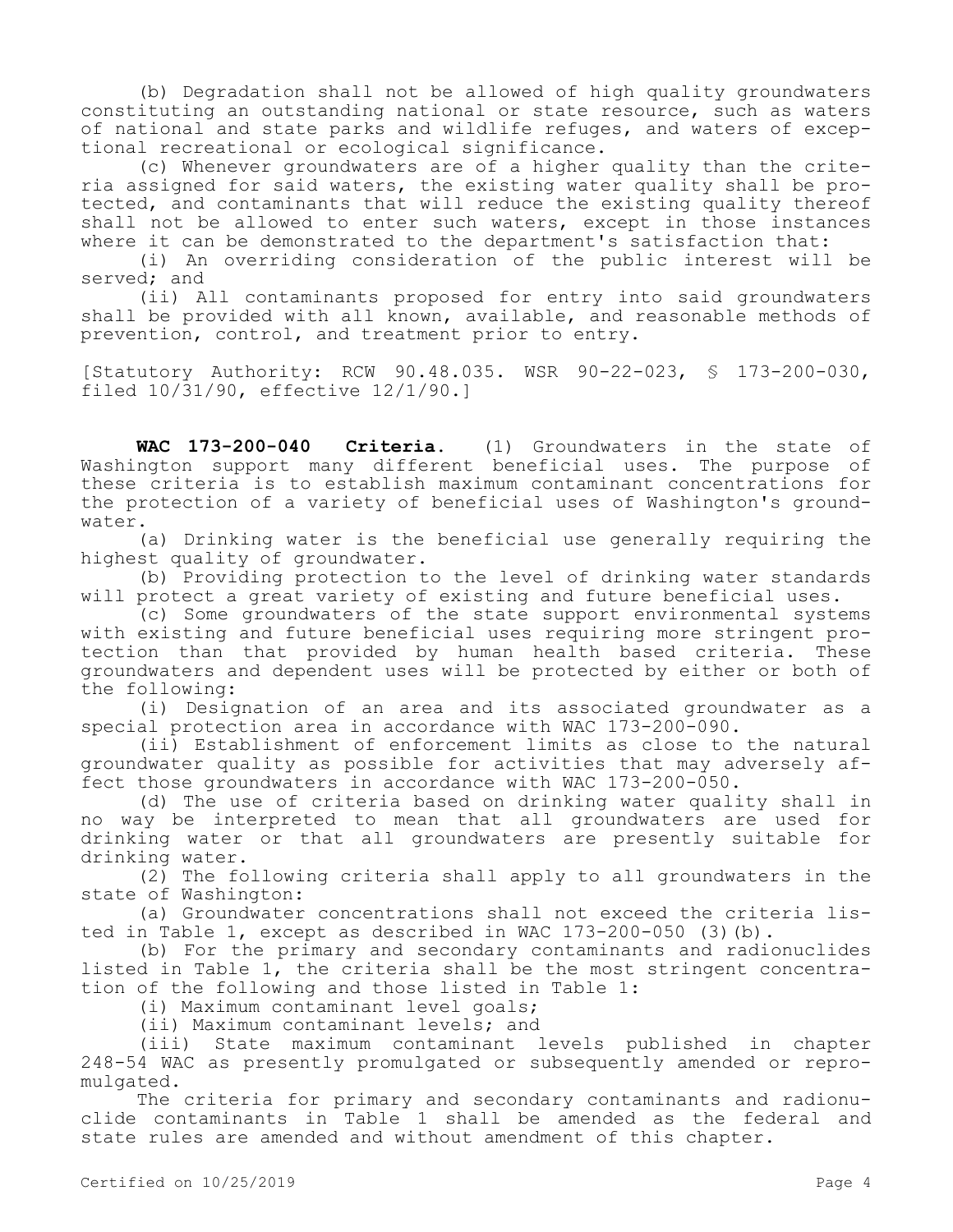(c) For carcinogens listed in Table 1, the criteria are the concentrations that are anticipated to result in a total incremental human cancer risk of less than 1 in 1,000,000, and were estimated using the following equation and standard exposure assumptions:

| $Groundwater Criteria =$<br>(ug/1) |  | RISK x BW x LIFE x UCF                                                             |  |  |
|------------------------------------|--|------------------------------------------------------------------------------------|--|--|
|                                    |  | CPF x DWIR x DUR                                                                   |  |  |
| Where:                             |  |                                                                                    |  |  |
|                                    |  | $RISK$ = Human cancer risk level (1 in 1,000,000)                                  |  |  |
|                                    |  | $BW = Body Weight (70 kg)$                                                         |  |  |
|                                    |  | $LIFE = Lifetime (70 years)$                                                       |  |  |
|                                    |  | $UCF =$ Unit conversion factor (1,000 ug/mg)                                       |  |  |
|                                    |  | $CPF$ = Cancer potency factor as published in the IRIS<br>database $(1/mg/kg/day)$ |  |  |
|                                    |  | $DWIR = Drinking water ingestion rate (2.0 liters/day)$                            |  |  |
|                                    |  | $DUR =$ Duration of exposure (30 years)                                            |  |  |

For volatile carcinogens, inhalation exposure from showering was incorporated into the criteria by doubling the drinking water ingestion rate.

(3) For contaminants for which no numeric criteria have been established, enforcement limits shall be established in accordance with WAC 173-200-050.

|                    |           | TABLE<br>1<br>GROUNDWATER QUALITY CRITERIA                     |                |                                             |
|--------------------|-----------|----------------------------------------------------------------|----------------|---------------------------------------------|
| <b>CONTAMINANT</b> |           |                                                                |                | <b>CRITERION</b>                            |
| Ī.                 |           | PRIMARY AND SECONDARY CONTAMINANTS AND<br><b>RADIONUCLIDES</b> |                |                                             |
|                    | А.        | PRIMARY CONTAMINANTS                                           |                |                                             |
|                    |           | Barium*                                                        | 1.0            | milligra<br>$\text{ms}/$<br>liter<br>(mg/1) |
|                    |           | Cadmium*                                                       | 0.01           | mg/1                                        |
|                    |           | Chromium*                                                      | 0.05           | mg/1                                        |
|                    |           | $Lead*$                                                        | 0.05           | mg/1                                        |
|                    |           | Mercury*                                                       | 0.002          | mg/1                                        |
|                    |           | Selenium*                                                      | 0.01           | mg/1                                        |
|                    |           | Silver*                                                        | 0.05           | mg/1                                        |
|                    |           | Fluoride                                                       | $\overline{4}$ | mg/1                                        |
|                    |           | Nitrate (as N)                                                 | 10             | mg/1                                        |
|                    |           | Endrin                                                         | 0.0002         | mg/1                                        |
|                    |           | Methoxychlor                                                   | 0.1            | mg/1                                        |
|                    |           | 1.1.1-Trichloroethane                                          | 0.20           | mg/1                                        |
|                    |           | $2-4D$                                                         | 0.10           | mg/1                                        |
|                    |           | 2,4,5-TP Silvex                                                | 0.01           | mg/1                                        |
|                    |           | Total Coliform Bacteria                                        | 1/100          | ml                                          |
|                    | <b>B.</b> | SECONDARY CONTAMINANTS                                         |                |                                             |
|                    |           | Copper*                                                        | 1.0            | mg/1                                        |
|                    |           | Iron*                                                          | 0.30           | mg/1                                        |
|                    |           | Manganese*                                                     | 0.05           | mg/1                                        |
|                    |           | $Zinc*$                                                        | 5.0            | mg/1                                        |
|                    |           | Chloride                                                       | 250            | mg/1                                        |
|                    |           | Sulfate                                                        | 250            | mg/1                                        |
|                    |           | <b>Total Dissolved Solids</b>                                  | 500            | mg/1                                        |
|                    |           | Foaming Agents                                                 | 0.5            | mg/1                                        |
|                    |           | pH                                                             | $6.5 - 8.5$    |                                             |
|                    |           | Corrosivity                                                    | noncorrosive   |                                             |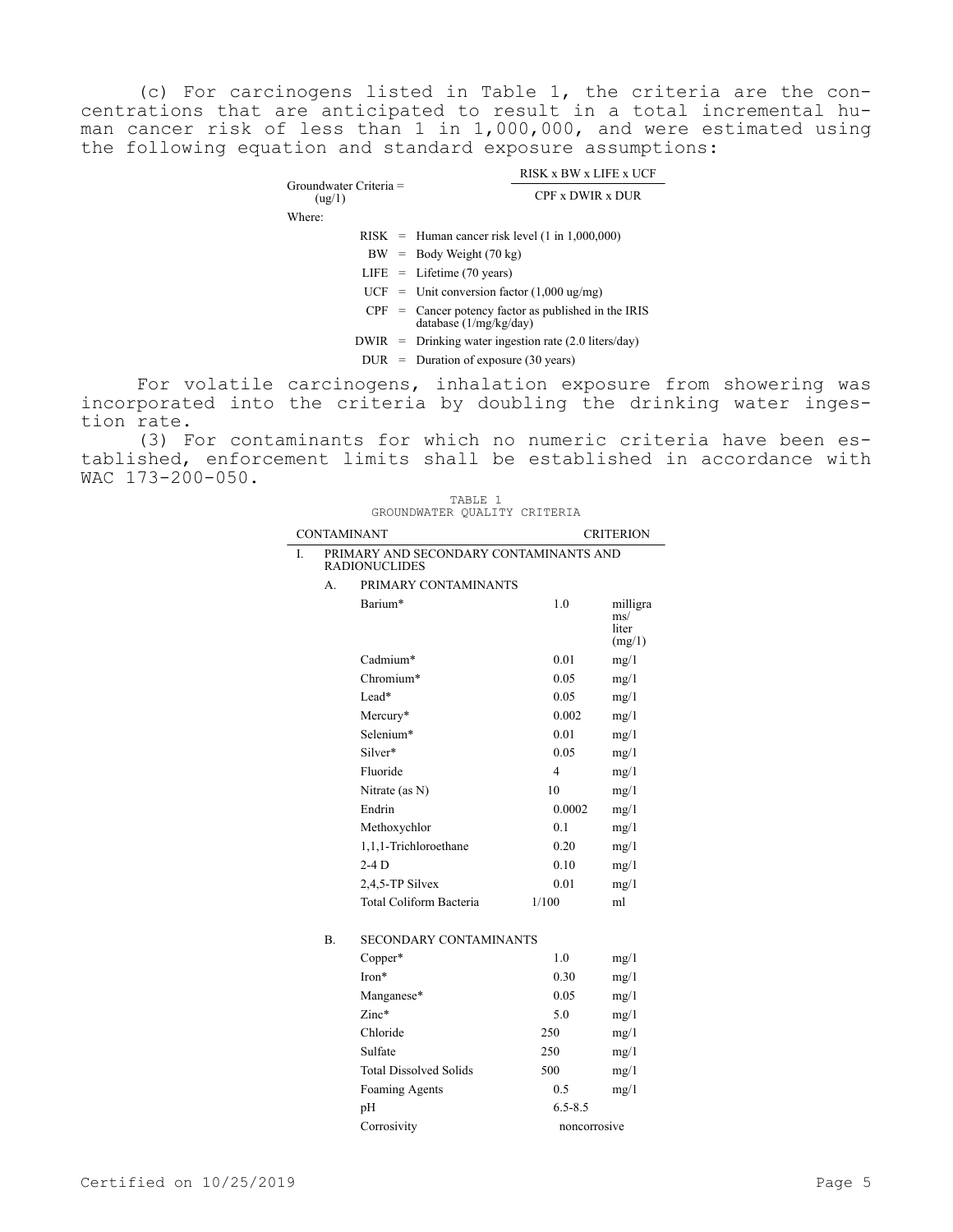| CONTAMINANT            |                                      | CRITERION      |                 |  |
|------------------------|--------------------------------------|----------------|-----------------|--|
|                        | Color                                | 15 color units |                 |  |
|                        | Odor                                 | 3 threshold    |                 |  |
|                        |                                      | odor units     |                 |  |
|                        |                                      |                |                 |  |
| C.                     | RADIONUCLIDES                        |                |                 |  |
|                        | Gross Alpha Particle Activity        | 15             | pico            |  |
|                        |                                      |                | Curie/<br>liter |  |
|                        |                                      |                | (pCi/1)         |  |
|                        | Gross Beta Particle                  |                |                 |  |
|                        | Radioactivity<br>Gross Beta Activity | 50             | pCi/l<br>pCi/l  |  |
|                        | Tritium                              | 20,000         | pCi/l           |  |
|                        | Strontium-90                         | 8              |                 |  |
|                        | Radium 226 & 228                     | 5              | pCi/1           |  |
|                        | Radium -226                          | 3              | pCi/1           |  |
|                        |                                      |                |                 |  |
| <b>II. CARCINOGENS</b> |                                      |                |                 |  |
|                        | Acrylamide                           | 0.02           | microgr         |  |
|                        |                                      |                | ams/<br>liter   |  |
|                        |                                      |                | $\frac{u}{g}$   |  |
|                        | Acrylonitrile                        | 0.07           | $\frac{u g}{1}$ |  |
|                        | Aldrin                               | 0.005          | $\frac{u g}{1}$ |  |
|                        | Aniline                              | 14             | $\frac{ug}{1}$  |  |
|                        | Aramite                              | 3              | ug/1            |  |
|                        | Arsenic*                             | 0.05           | (ug/1)          |  |
|                        | Azobenzene                           | 0.7            | $\frac{ug}{1}$  |  |
|                        | Benzene                              | 1.0            | ug/1            |  |
|                        | Benzidine                            | 0.0004         | ug/1            |  |
|                        | Benzo(a)pyrene                       | 0.008          | $\frac{ug}{1}$  |  |
|                        | Benzotrichloride                     | 0.007          | $\frac{ug}{1}$  |  |
|                        | Benzyl chloride                      | $0.5\,$        | $\frac{ug}{1}$  |  |
|                        | Bis(chloroethyl)ether                | 0.07           | $\frac{ug}{1}$  |  |
|                        | Bis(chloromethyl)ether               | 0.0004         | $\frac{ug}{1}$  |  |
|                        | Bis(2-ethylhexyl) phthalate          | 6.0            | $\frac{ug}{1}$  |  |
|                        | Bromodichloromethane                 | 0.3            | $\frac{ug}{1}$  |  |
|                        | Bromoform                            | 5              | $\frac{ug}{1}$  |  |
|                        | Carbazole                            | 5              | $\frac{u g}{1}$ |  |
|                        | Carbon tetrachloride                 | 0.3            | $\frac{u g}{1}$ |  |
|                        | Chlordane                            | 0.06           | $\frac{ug}{1}$  |  |
|                        | Chlorodibromomethane                 | 0.5            | $\frac{u g}{1}$ |  |
|                        | Chloroform                           | 7.0            | $\frac{u g}{1}$ |  |
|                        | 4 Chloro-2-methyl aniline            | 0.1            | $\frac{u g}{1}$ |  |
|                        | 4 Chloro-2-methyl analine            |                |                 |  |
|                        | hydrochloride                        | 0.2            | $\frac{ug}{1}$  |  |
|                        | o-Chloronitrobenzene                 | 3              | $\frac{u g}{1}$ |  |
|                        | p-Chloronitrobenzene                 | 5              | $\frac{u g}{1}$ |  |
|                        | Chlorthalonil                        | 30             | $\frac{u g}{1}$ |  |
|                        | Diallate                             | 1              | $\frac{u g}{1}$ |  |
|                        | DDT (includes DDE and                | 0.3            | $\frac{u g}{1}$ |  |
|                        | DDD)                                 |                |                 |  |
|                        | 1,2 Dibromoethane                    | 0.001          | ug/1            |  |
|                        | 1,4 Dichlorobenzene                  | 4              | $\frac{u g}{1}$ |  |
|                        | 3,3' Dichlorobenzidine               | 0.2            | $\frac{u g}{1}$ |  |
|                        | 1,1 Dichloroethane                   | 1.0            | $\frac{u g}{1}$ |  |
|                        | 1,2 Dichloroethane                   |                |                 |  |
|                        | (ethylene chloride)                  | $0.5\,$        | $\frac{u g}{1}$ |  |
|                        | 1,2 Dichloropropane                  | 0.6            | $\frac{u g}{1}$ |  |
|                        | 1,3 Dichloropropene                  | 0.2            | $\frac{u g}{1}$ |  |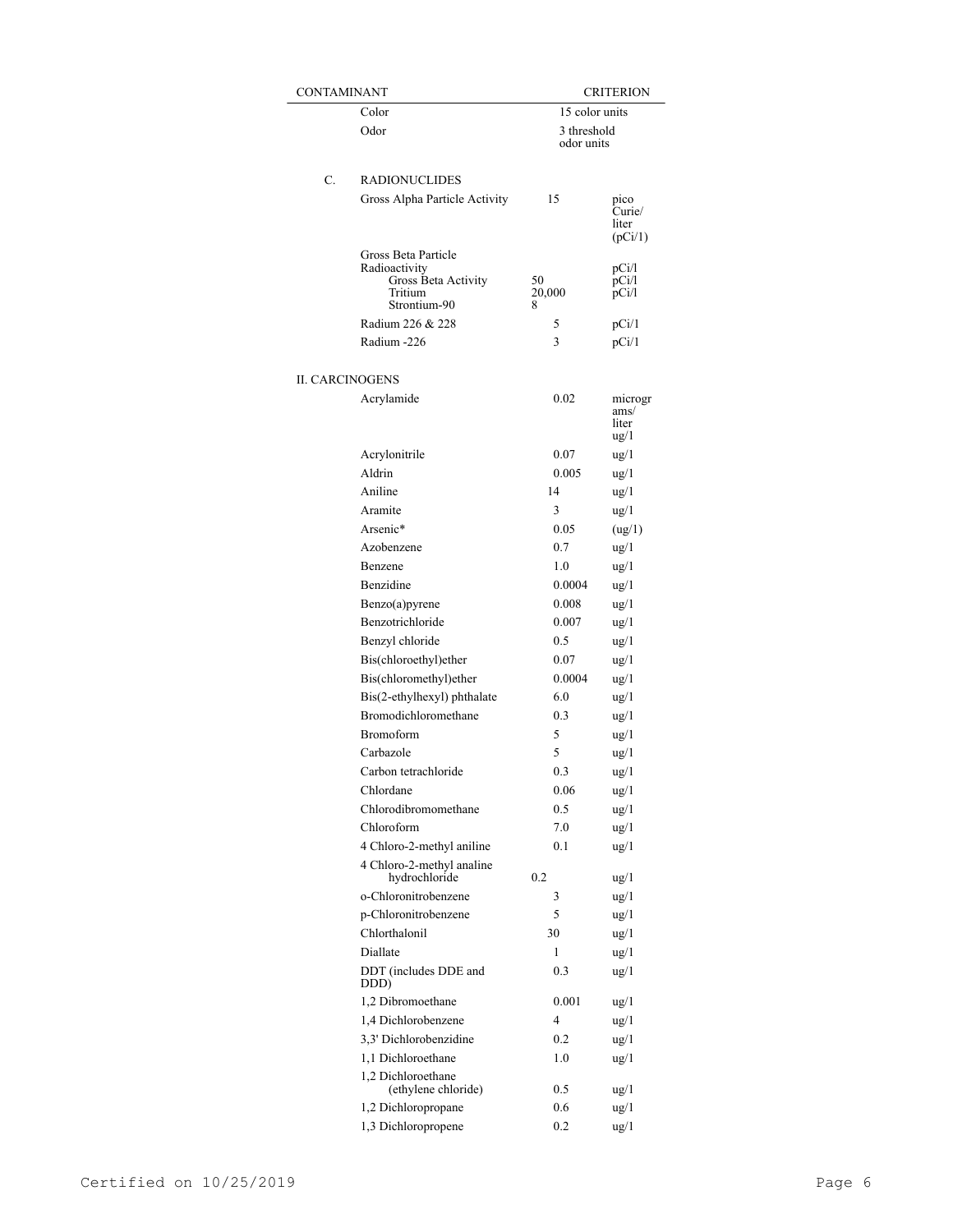| CONTAMINANT |                                         |                  | <b>CRITERION</b> |
|-------------|-----------------------------------------|------------------|------------------|
|             | Dichlorvos                              | 0.3              | $\frac{u g}{1}$  |
|             | Dieldrin                                | 0.005            | $\frac{u g}{1}$  |
|             | 3,3' Dimethoxybenzidine                 | 6                | $\frac{u}{g}$    |
|             | 3,3 Dimethylbenzidine                   | 0.007            |                  |
|             | 1,2 Dimethylhydrazine                   | 60               | $u$ g/1          |
|             | 2,4 Dinitrotoluene                      | 0.1              | $\frac{u}{g}$    |
|             | 2,6 Dinitrotoluene                      | 0.1              | $\frac{u}{g}$    |
|             | 1.4 Dioxane                             | 7.0              | $\frac{u}{g}$    |
|             | 1,2 Diphenylhydrazine                   | 0.09             | $\frac{u}{g}$    |
|             | Direct Black 38                         | 0.009            | $\frac{u}{g}$    |
|             | Direct Blue 6                           | 0.009            | $\frac{u}{g}$    |
|             | Direct Brown 95                         | 0.009            | $\frac{u}{g}$    |
|             | Epichlorohydrin                         | 8                | $\frac{u}{g}$    |
|             | Ethyl acrylate                          | 2                | $\frac{u}{g}$    |
|             | Ethylene dibromide                      | 0.001            | $\frac{u}{g}$    |
|             | Ethylene thiourea                       | $\overline{2}$   | $\frac{u}{g}$    |
|             | Folpet                                  | 20               | $\frac{u}{g}$    |
|             | Furazolidone                            | 0.02             | $\frac{u}{g}$    |
|             | Furium                                  | 0.002            | $\frac{u g}{1}$  |
|             | Furmecyclox                             | 3                | $\frac{u}{g}$    |
|             | Heptachlor                              | 0.02             | $\frac{u g}{1}$  |
|             | Heptachlor Epoxide                      | 0.009            | $\frac{u}{2}$    |
|             | Hexachlorobenzene                       | 0.05             | $\frac{u}{2}$    |
|             | Hexachlorocyclohexane<br>(alpha)        | 0.001            | $\frac{u g}{1}$  |
|             | Hexachlorocyclohexane<br>(technical)    | 0.05             | ug/1             |
|             | Hexachlorodibenzo-p-dioxin,<br>mix      | 0.00001          | $\frac{u g}{1}$  |
|             | Hydrazine/Hydrazine sulfate             | 0.03             | $\frac{u g}{1}$  |
|             | Lindane                                 | 0.06             | $\frac{u g}{1}$  |
|             | 2 Methoxy-5-nitroaniline                | 2                | $\frac{u g}{1}$  |
|             | 2 Methylaniline                         | 0.2              | $\frac{u g}{1}$  |
|             | 2 Methylaniline<br>hydrochloride        | 0.5              | $\frac{u g}{1}$  |
|             | 4,4' Methylene bis(N,N'-                |                  |                  |
|             | dimethyl)<br>aniline                    | 2                | $\frac{u g}{1}$  |
|             | Methylene chloride<br>(dichloromethane) | 5                | ug/l             |
|             | Mirex                                   | 0.05             | $\frac{u g}{1}$  |
|             | Nitrofurazone                           | 0.06             | $\frac{u g}{1}$  |
|             | N-Nitrosodiethanolamine                 | 0.03             | $\frac{u g}{1}$  |
|             | N-Nitrosodiethylamine                   | 0.0005           | $\frac{u g}{1}$  |
|             | N-Nitrosodimethylamine                  | 0.002            | $\frac{u g}{1}$  |
|             | N-Nitrosodiphenylamine                  | 17               | $\frac{u g}{1}$  |
|             | N-Nitroso-di-n-propylamine              | 0.01             | $\frac{u g}{1}$  |
|             | N-Nitrosopyrrolidine                    | 0.04             | $\frac{u g}{1}$  |
|             | N-Nitroso-di-n-butylamine               | 0.02             | $\frac{u g}{1}$  |
|             | N-Nitroso-N-<br>methylethylamine        | 0.004            | $\frac{u g}{1}$  |
|             | PAH                                     | 0.01             | ug/1             |
|             | <b>PBBs</b>                             | 0.01             | ug/1             |
|             | <b>PCBs</b>                             | 0.01             | ug/1             |
|             | o-Phenylenediamine                      | 0.005            | $\frac{u g}{1}$  |
|             | Propylene oxide                         | 0.01             | ug/1             |
|             | 2,3,7,8-Tetrachlorodibenzo-<br>p-dioxin | $0.0000006$ ug/1 |                  |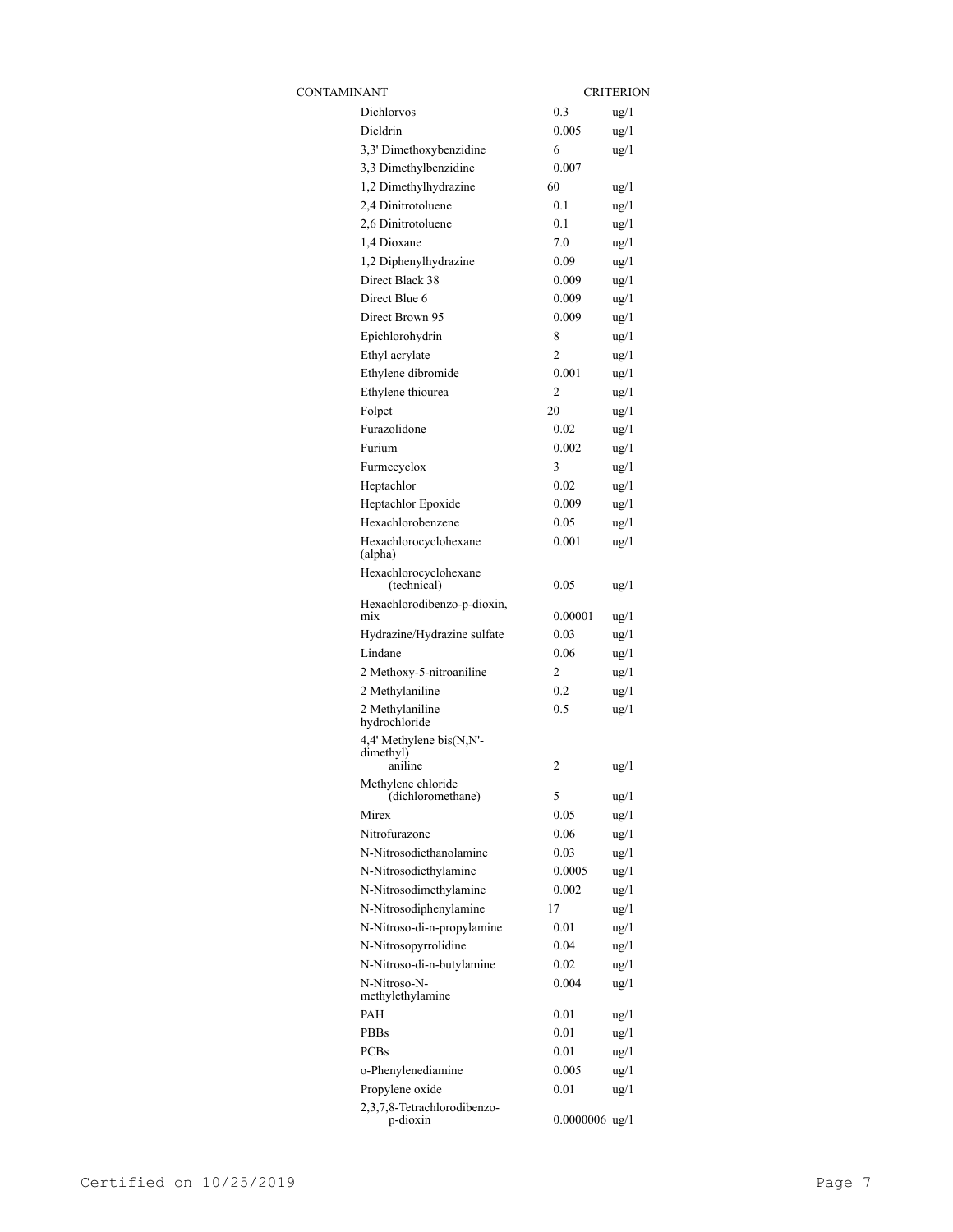| CONTAMINANT                                     | <b>CRITERION</b> |                 |  |
|-------------------------------------------------|------------------|-----------------|--|
| Tetrachloroethylene<br>(perchloroethylene)      | 0.8              | $\frac{u}{g}$   |  |
| $p, \alpha, \alpha, \alpha$ -Tetrachlorotoluene | 0.004            | $u\mathbf{g}/1$ |  |
| 2.4 Toluenediamine                              | 0.002            | $u\text{g}/1$   |  |
| o-Toluidine                                     | 0.2              | $u\text{g}/1$   |  |
| Toxaphene                                       | 0.08             | $u\text{g}/1$   |  |
| Trichloroethylene                               | 3                | $u\text{g}/1$   |  |
| 2,4,6-Trichlorophenol                           | 4                | $u\text{g}/1$   |  |
| Trimethyl phosphate                             | 2                | $u\text{g}/1$   |  |
| Vinyl chloride                                  | 0.02             | $\frac{u g}{1}$ |  |
|                                                 |                  |                 |  |

\*metals are measured as total metals

[Statutory Authority: RCW 90.48.035. WSR 90-22-023, § 173-200-040, filed 10/31/90, effective 12/1/90.]

**WAC 173-200-050 Enforcement limit.** (1) An enforcement limit is a value assigned to any contaminant for the purposes of regulating that contaminant to protect existing groundwater quality and to prevent groundwater pollution.

(2) Enforcement limits shall be defined on a case-by-case basis and shall be met at the point of compliance as defined in WAC 173-200-060. When the point of compliance is established at or in close proximity to the property boundary, enforcement limits shall be established sufficiently below criteria to provide an adequate margin of safety to ensure pollution does not extend beyond the property boundary.

(3) All enforcement limits shall, at a minimum, be based on all known, available, and reasonable methods of prevention, control, and treatment.

(a) The department shall consider all of the following in establishing enforcement limits:

(i) The antidegradation policy;

(ii) Establishment of an enforcement limit as near the natural groundwater quality as practical;

(iii) Overall protection of human health and the environment;

(iv) Whether the potentially affected area has been designated as a special protection area;

(v) Protection of existing and future beneficial uses;

(vi) Effects of the presence of multiple chemicals, multiple exposure pathways in accordance with subsection (5) of this section, and toxicity of individual contaminants;

(vii) Federal, state, tribal, and local land use plans, policies, or ordinances including wellhead protection programs;

(viii) Pollution of other media such as soils or surface waters; and

(ix) Any other considerations the department deems pertinent to achieve the objectives of this chapter.

(b) Where a criterion is established for a given contaminant, the enforcement limit shall not exceed the criterion except as follows:

(i) When the natural groundwater quality for a contaminant exceeds the criterion, the enforcement limit for that contaminant shall be equal to the natural level.

(ii) When the background groundwater quality exceeds a criterion, the enforcement limit at the point of compliance shall not exceed the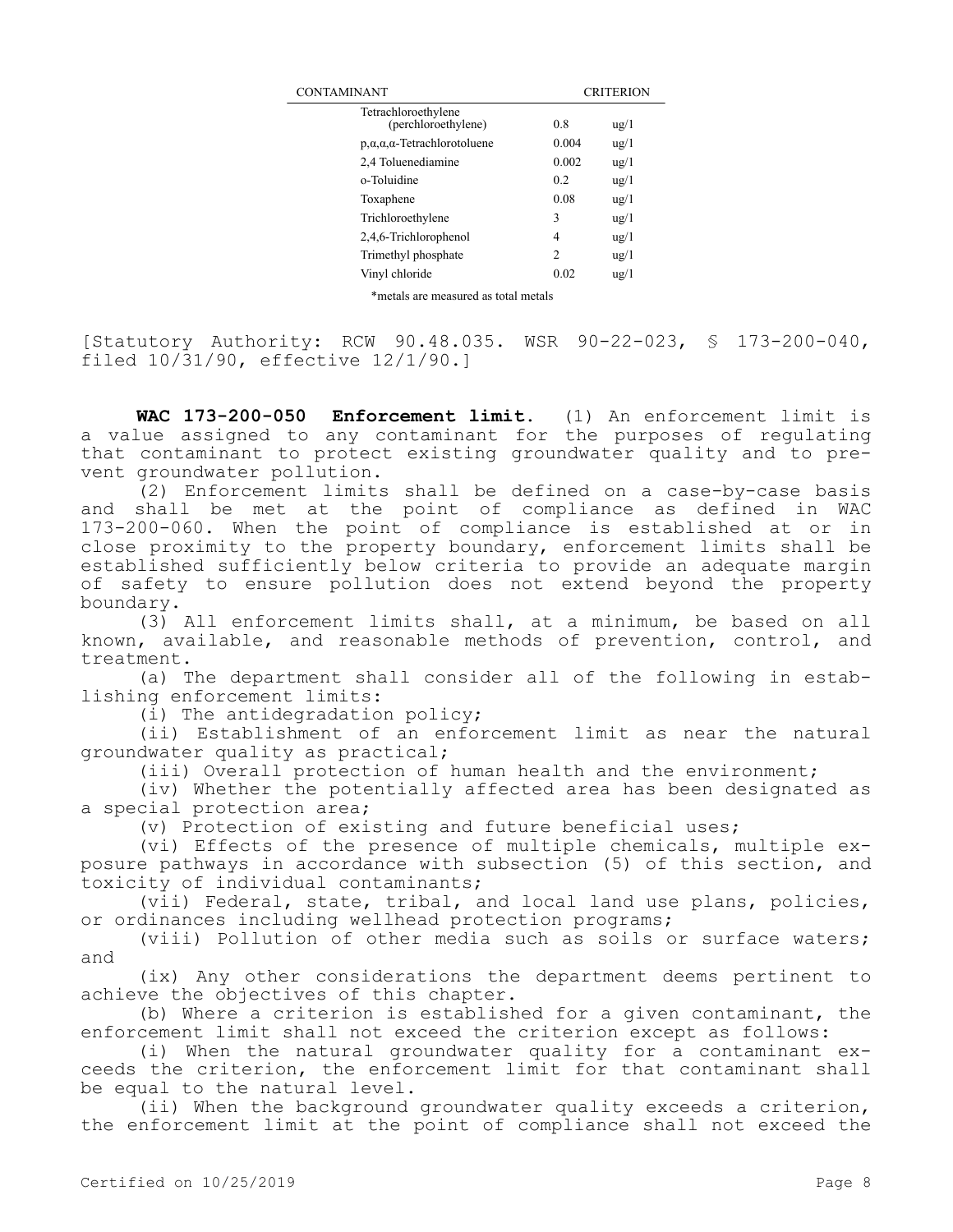background groundwater quality for that criterion. Enforcement limits based on elevated background groundwater quality shall in no way be construed to allow continued pollution of the receiving groundwater.

(iii) When a criterion is less than the practical quantification level, the enforcement limit shall be established in an alternate location to provide a realistic estimate that the criterion shall not be exceeded in the groundwater. Evaluation for such enforcement limits shall be performed in accordance with WAC 173-200-080(5).

(iv) When naturally nonpotable groundwater exceeds a secondary contaminant criterion, an enforcement limit for a secondary contaminant may exceed a criterion when it can be demonstrated to the department's satisfaction that:

(A) The environment is protected;

(B) Human health is protected in consultation with the Washington state department of health;

(C) Existing and future beneficial uses are not harmed; and

(D) All known, available, and reasonable methods of prevention, control, and treatment will not result in concentrations less than the secondary contaminant criteria.

(v) Enforcement limits may exceed criteria in isolated artificial or seasonal groundwaters when all of the following conditions exist:

(A) The isolated artificial or seasonal groundwaters are of insufficient quantity for use as a drinking water source;

(B) Established enforcement limits will not cause harm to existing and future beneficial uses including support of seasonal wetlands;

(C) Accumulation of contaminants will not cause adverse acute or chronic effects to human health as determined in consultation with the Washington state department of health;

(D) Accumulation of contaminants will not cause adverse acute or chronic effects to the environment.

(vi) In rare circumstances the department may allow an enforcement limit to exceed a criterion for an activity for a period not to exceed five years without reconsideration of the evidence presented in subitems (A), (B), and (C) of this subdivision, and if all of the following conditions are met:

(A) The permit holder or responsible person demonstrates to the department's satisfaction that an enforcement limit that exceeds a criterion is necessary to provide greater benefit to the environment as a whole and to protect other media such as air, surface water, soil, or sediments;

(B) The activity has been demonstrated to be in the overriding public interest of human health and the environment;

(C) The department selects, from a variety of control technologies available for reducing and eliminating contamination from each potentially affected media, the technologies that minimize impacts to all affected media; and

(D) The action has been approved by the director of the department or his/her designee.

(4) Where a criterion is not established for a contaminant, the enforcement limit in groundwater shall not exceed the practical quantification level except:

(a) Where there is evidence that a lower concentration would better protect human health and the environment (based on published health advisories, risk assessments, and other available information), the department shall establish a more stringent enforcement limit;

(b) If clear and convincing evidence can be provided to the department that an alternative concentration will provide protection to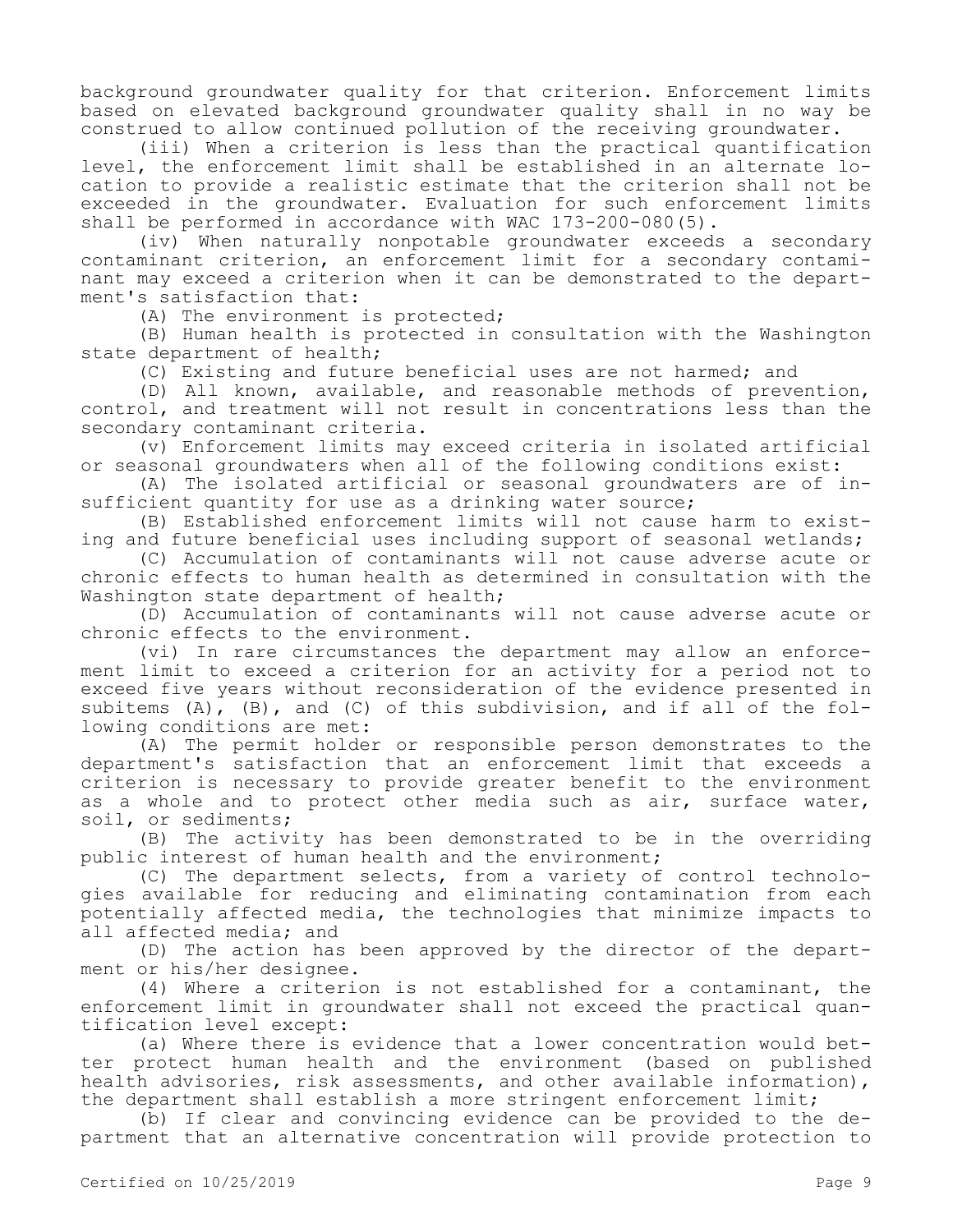human health and the environment, the department may establish an enforcement limit higher than the practical quantification level.

Protection of human health shall be determined in consultation with the Washington state department of health.

(5) For multiple contaminants and multiple routes of exposure, enforcement limits shall be addressed as follows:

(a) Estimated doses of individual contaminants from one or more routes of exposure are assumed to be additive unless evidence is available to suggest otherwise.

(b) Adverse effects of multiple contaminants with similar types of toxic responses are assumed to be additive unless evidence is available to suggest otherwise.

(c) Human cancer risks associated with multiple carcinogens are assumed to be additive unless evidence is available to suggest otherwise and shall not exceed a total incremental human cancer risk of 1 in 1,000,000.

(6) The enforcement limit for a specific activity may be established through, but not limited to the following mechanisms: A state administrative rule, a state waste discharge permit, other department permit, or administrative order.

(7) The groundwater quality at the point of compliance for an activity may temporarily exceed an enforcement limit while the activity is under an enforceable schedule of compliance.

[Statutory Authority: RCW 90.48.035. WSR 90-22-023, § 173-200-050, filed 10/31/90, effective 12/1/90.]

**WAC 173-200-060 Point of compliance.** (1) The point of compliance is the location where the enforcement limit, set in accordance with WAC 173-200-050, shall be measured and shall not be exceeded.

(a) The department shall establish the point of compliance for an activity. The point of compliance shall be established in the groundwater as near the source as technically, hydrogeologically, and geographically feasible.

(b) Compliance with the enforcement limits shall be maintained throughout the site from the uppermost level of the saturated zone extending vertically to the lowest depth that could potentially be affected by an activity.

(2) An alternative point of compliance, established at a location some distance from the source up to but not exceeding the property boundary, may be approved by the department as follows:

(a) An alternative point of compliance may be approved in the following situations:

(i) When all known, available, and reasonable methods of prevention, control, and treatment result in an exceedance of the criteria at the point of compliance.

(ii) When a point of compliance is defined in another state administrative rule including, but not limited to, Minimum functional standards for solid waste handling (chapter 173-304 WAC), Dangerous waste regulations (chapter 173-303 WAC), and Uranium and/or thorium mill operation and stabilization of mill tailing piles (chapter 402-52 WAC).

(b) In determining an alternative point of compliance, the department shall consider, at a minimum, the following factors:

(i) Effectiveness of all known, available, and reasonable methods of prevention, control, and treatment;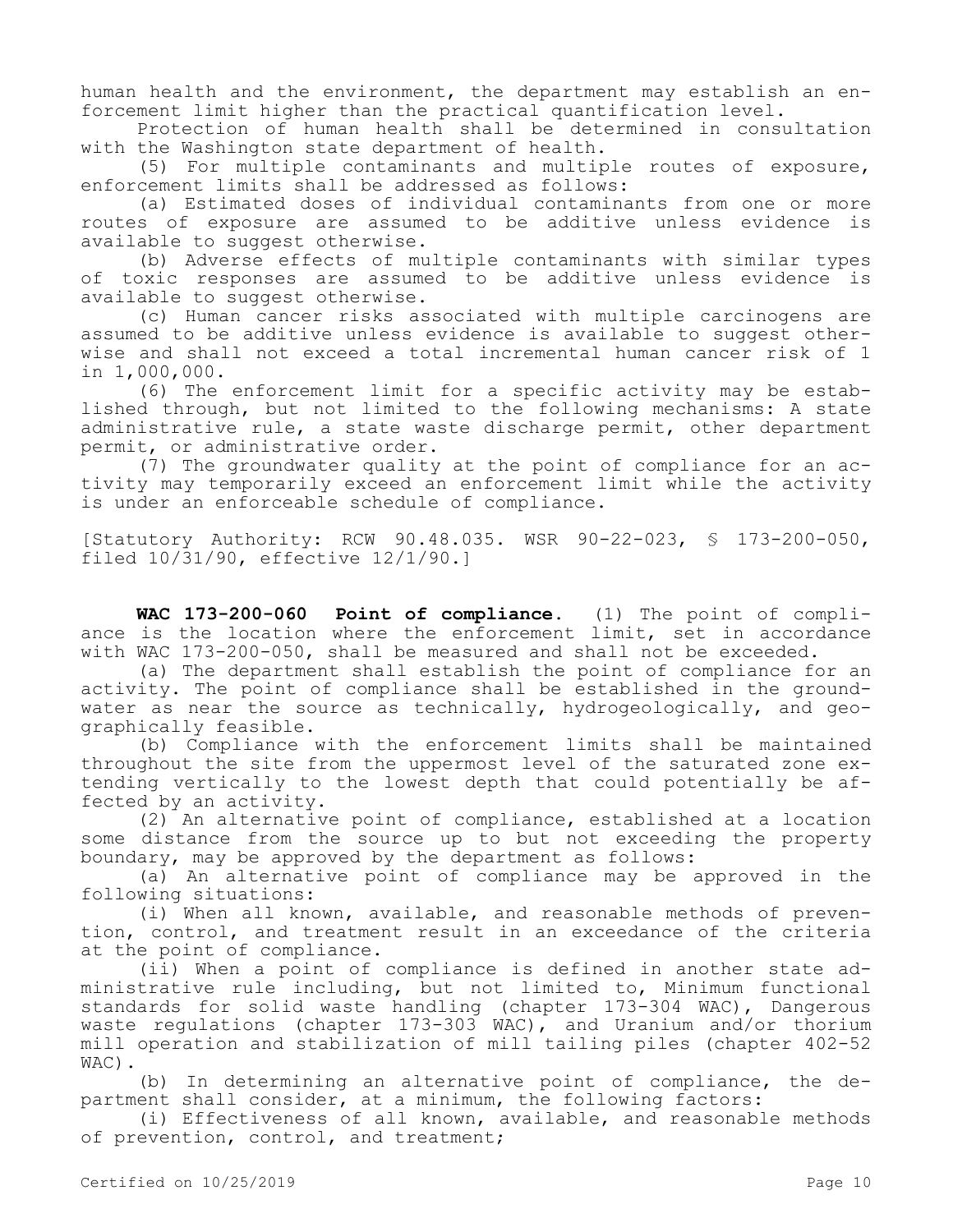(ii) The contaminant volume, type, mobility, and characteristics;

(iii) Design and life span of the activity;

(iv) Existing and anticipated land and groundwater uses; and

(v) Remedial options if an enforcement level is exceeded at the point of compliance.

(3) The department recognizes that evaluation of the impact of an activity at the designated point of compliance may be impractical, and the department may allow evaluation of that activity at some other point, in accordance with WAC 173-200-100 and 173-200-080(5).

[Statutory Authority: RCW 90.48.035. WSR 90-22-023, § 173-200-060, filed 10/31/90, effective 12/1/90.]

**WAC 173-200-070 Early warning value.** (1) The purpose of an early warning value is to provide early detection of increasing contaminant concentrations that may approach or exceed enforcement limits.

(2) Whenever an enforcement limit is established above background groundwater quality, an early warning value may be established, as appropriate.

(3) An early warning value shall be required when an alternative point of compliance is established unless technical constraints would prohibit establishment of an early warning value.

(4) An early warning value shall be established as a percentage of the enforcement limit upon consideration by the department of factors including, but not limited to, the following:

(a) The enforcement limit relative to background groundwater quality;

(b) The availability, reliability, and reasonableness of analytical methods;

(c) The chemical, physical, and biological characteristics of the contaminants;

(d) The reliability of all known, available, and reasonable methods of prevention, control, and treatment;

(e) The anticipated increases in contaminant levels at the point of compliance; and

(f) The potential harm to existing and future beneficial uses.

(5) It shall not be considered a violation of these rules when contaminants are detected in concentrations exceeding an early warning value, but not exceeding an enforcement limit, unless there is failure to notify the department or respond as required in accordance with subsection (6) of this section.

(6) The following procedures apply when a contaminant is detected at a point of compliance or an alternative point of compliance and an early warning value is attained or exceeded.

(a) The permit holder or responsible person shall notify the department, in writing, within ten calendar days from detection of the early warning value, that the early warning value has been attained or exceeded. The notification shall contain, at a minimum, the following information:

(i) The concentrations of contaminants that attained or exceeded early warning values;

(ii) Concentrations of other contaminants monitored;

(iii) The location(s) and date(s) sampled; and

(iv) Concentrations of contaminants determined during previous sampling events.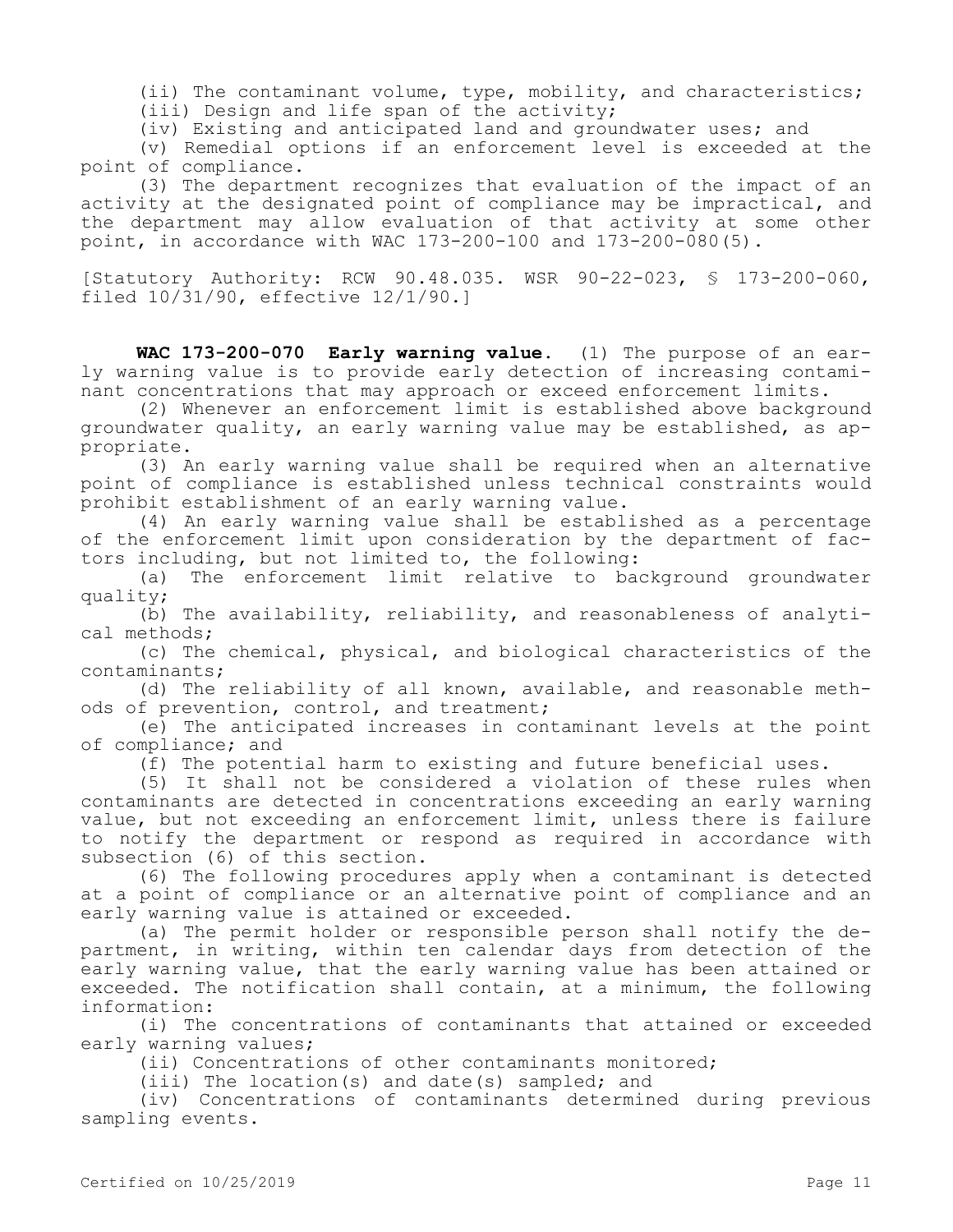(b) When notification is received, the department may require the permit holder or responsible person to perform one or more of the following:

(i) Take no action.

(ii) Resample to verify results.

(iii) Increase monitoring or modify the monitoring plan or evaluation procedures.

(iv) Develop and implement a trend analysis to determine the likelihood of exceeding the enforcement limit.

(v) Prepare and submit a report documenting the changes in groundwater quality and discuss and propose alternative methods of operation that will reduce impacts to groundwater.

(vi) Take such actions as the department deems necessary, if the department determines that there is a likelihood of exceeding an enforcement limit at the point of compliance.

[Statutory Authority: RCW 90.48.035. WSR 90-22-023, § 173-200-070, filed 10/31/90, effective 12/1/90.]

**WAC 173-200-080 Evaluation.** (1) The purpose of this section is to establish minimum requirements for evaluating the impacts of an activity on the groundwater quality to determine compliance with this chapter.

(2) If the department determines a potential to pollute the groundwater exists, the department shall request a permit holder or responsible person to prepare and submit for departmental approval a groundwater quality evaluation program for its activity. Each evaluation program shall be based on soil and hydrogeologic characteristics and be capable of assessing impacts on groundwater at the point of compliance.

(3) A groundwater evaluation program approved by the department may include, but not be limited to, any of the following:

(a) Groundwater monitoring for a specific activity;

(b) Groundwater monitoring at selected sites for a group of activities;

(c) Monitoring of the vadose zone;

(d) Evaluation and monitoring of effluent quality;

(e) Evaluation within a treatment process;

(f) Evaluation of management practices.

(4) In the evaluation program the permit holder or responsible person shall include information on the following:

(a) The chemical, physical, and biological characteristics of the contaminants;

(b) The availability and adequacy of analytical methods;

(c) The complexity and capability of assessing the hydrogeologic system;

(d) The reliability of all known, available, and reasonable methods of prevention, control, and treatment;

(e) The location of the point or points of compliance or alternative point of compliance; and

(f) Such other information that the department deems necessary to achieve the objectives of this chapter.

(5) When it is impractical to evaluate the impact of an activity at the designated point of compliance, for example when a criterion is less than the practical quantification limit, evaluation shall be de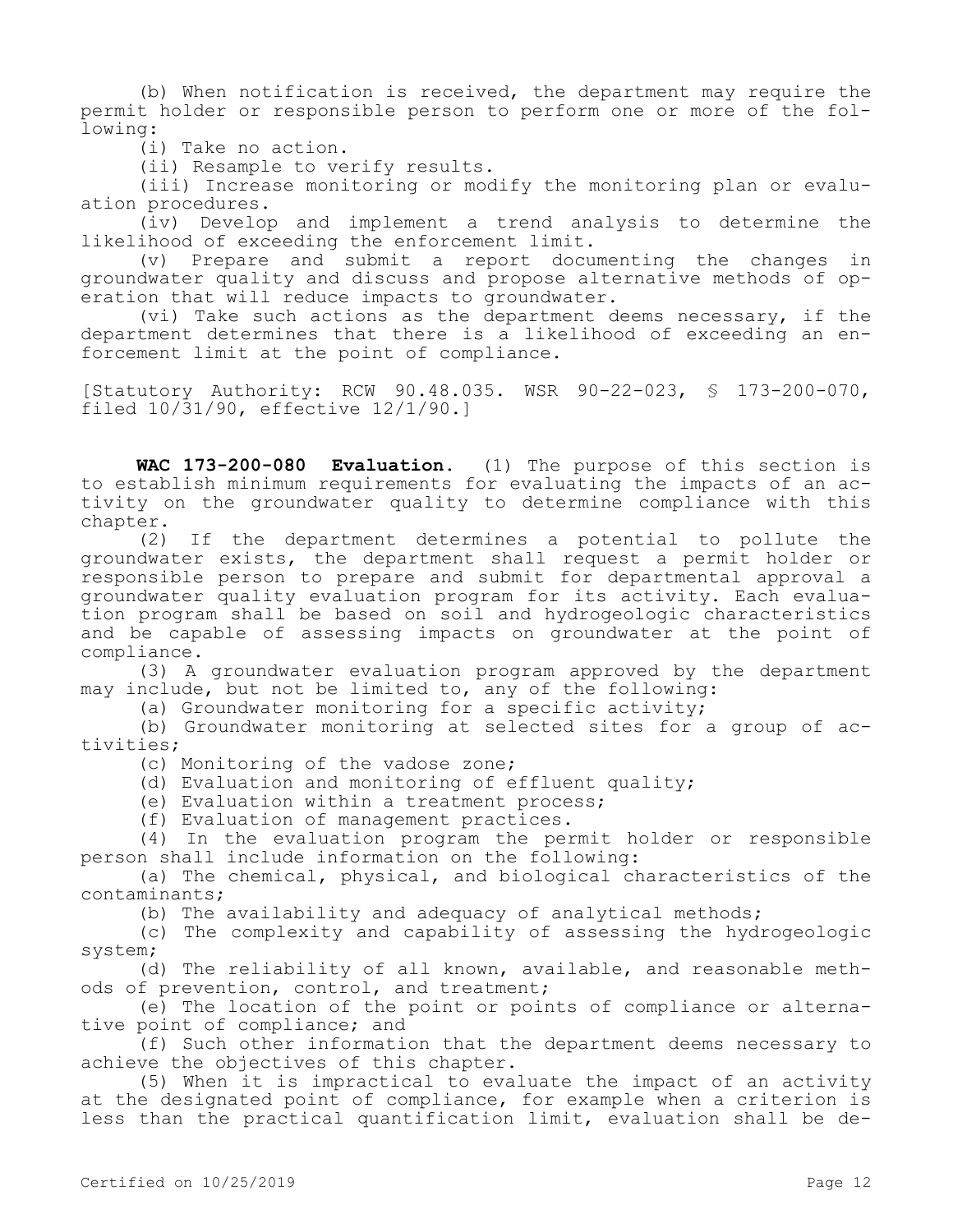signed and performed at an alternate location to provide a realistic estimate of conditions in the groundwater at a point of compliance.

(6) These evaluation requirements pertain to activities that are not already covered by state regulation which have specific monitoring requirements such as chapter 173-303 WAC, Dangerous waste regulations, chapter 173-304 WAC, Minimum functional standards for solid waste handling, and chapter 402-52 WAC, Uranium and/or thorium mill operation and stabilization of mill tailing piles.

(7) For those activities for which the department has not issued permits and that have the potential to pollute the groundwater, evaluation shall be conducted according to the following:

(a) Evaluation procedures shall be included in department guidelines, policies, and best management practices to ensure that an adequate determination of compliance with this chapter can be made;

(b) For those activities regulated by other agencies but not regulated by department rule, the department will pursue evaluation of the activity through a memorandum of understanding with the regulating agency.

[Statutory Authority: RCW 90.48.035. WSR 90-22-023, § 173-200-080, filed 10/31/90, effective 12/1/90.]

**WAC 173-200-090 Special protection areas.** (1) The purpose of a special protection area is to identify and designate groundwaters that require special consideration or increased protection because of one or more unique characteristics.

(2) The unique characteristics of a special protection area shall be considered by the department when regulating activities, developing regulations, guidelines, and policies, and when prioritizing department resources for groundwater quality protection programs.

(3) The characteristics to guide designation of a special protection area shall include, but not be limited to, the following:

(a) Groundwaters that support a beneficial use or an ecological system requiring more stringent criteria than drinking water standards;

(b) Groundwaters, including, but not limited to, recharge areas and wellhead protection areas, that are vulnerable to pollution because of hydrogeologic characteristics; and

(c) Sole source aquifer status by federal designation.

(4) Special protection areas may be proposed for designation at any time by the department upon its own initiative or at the request of a federal agency, another state agency, an Indian tribe, or local government.

(a) The requestor of designation shall provide sufficient information for the department to determine if the proposed designation is in the best interest of the public. This information shall include, but not be limited to:

(i) A rationale for the proposed designation;

(ii) Supporting data for the proposed designation;

(iii) A description of the proposed area including geographic and hydrologic boundaries;

(iv) Documentation of coordination with affected state and local agencies, tribes, and water user groups; and

(v) Such other information as the department deems necessary.

(b) In coordination with the department, the initiator of the request for designation shall hold at least one public meeting and take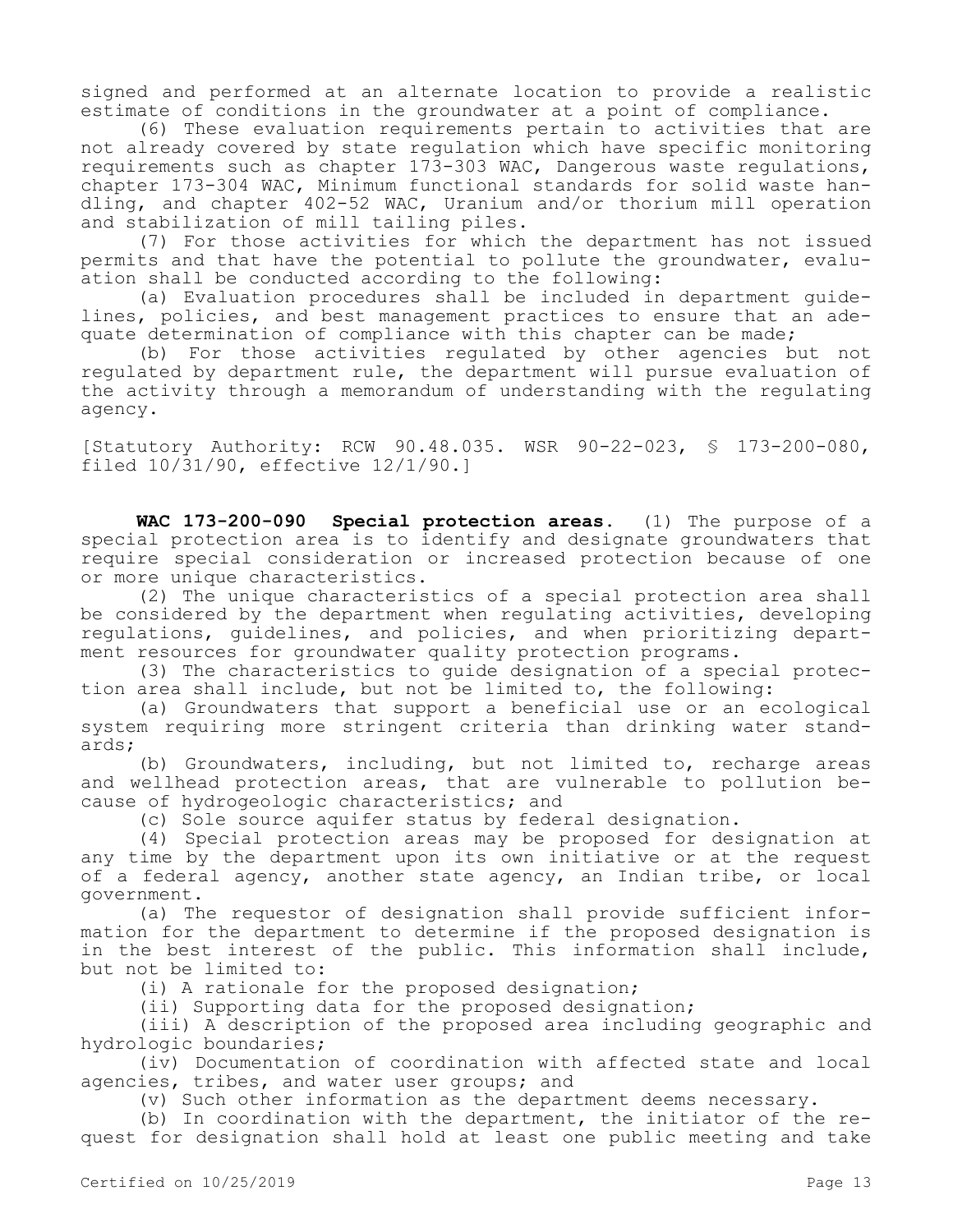written comment for the purpose of receiving comments from the public, affected local, state and federal agencies, tribes, and other persons. Documentation of the public review process and comments received shall be submitted to the department.

(c) The department shall review the request for designation, provide written notification to all affected local, state and federal governments, and tribes, and hold at least one public hearing within the county or counties containing the proposed special protection area.

(5) The department shall designate said groundwaters as a special protection area if the department determines:

(a) The special protection area contains one or more of the characteristics described in subsection (2) of this section; and

(b) Such a designation is in the public interest.

[Statutory Authority: RCW 90.48.035. WSR 90-22-023, § 173-200-090, filed 10/31/90, effective 12/1/90.]

**WAC 173-200-100 Implementation and enforcement.** (1) The requirements of this chapter shall be met for all groundwaters to meet the requirements of this chapter at all places and at all times.

(2) No person shall engage in any activity that violates or causes the violation of this chapter.

(3) This chapter shall be enforced through all legal, equitable, and other methods available to the department including, but not limited to: Issuance of state waste discharge permits, other departmental permits, regulatory orders, court actions, review and approval of plans and specifications, evaluation of compliance with all known, available, and reasonable methods of prevention, control, and treatment of a waste prior to discharge, and pursuit of memoranda of understanding between the department and other regulatory agencies.

(4) Permits issued or reissued by the department shall be conditioned in such a manner as to authorize only activities that will not cause violations of this chapter.

(a) Any applicant for any departmental permit shall evaluate the potential impact of its proposed activity on the groundwater quality.

(b) For reissued permits, the permit holder shall evaluate the impacts of its activities on groundwater quality, and, if necessary to achieve compliance with groundwater quality enforcement limits, determine a department approved schedule of compliance.

(5) For permit holders in compliance with the terms and conditions of a department permit and whose activity violates this chapter, the department is electing, from among the enforcement mechanisms available to it for the enforcement of WAC 173-200-040 and 173-200-050, to precede any civil or criminal penalty with a compliance order or permit modification.

(6) The department shall pursue memoranda of understanding with other state agencies to develop policies and rules that will require all known, available, and reasonable methods of prevention, control, and treatment to achieve compliance with this chapter. Departmental orders, memoranda of understanding, and best management practices shall be modified by the department whenever an activity authorized by such orders or BMPs or pursuant to such memoranda of understanding violates this chapter.